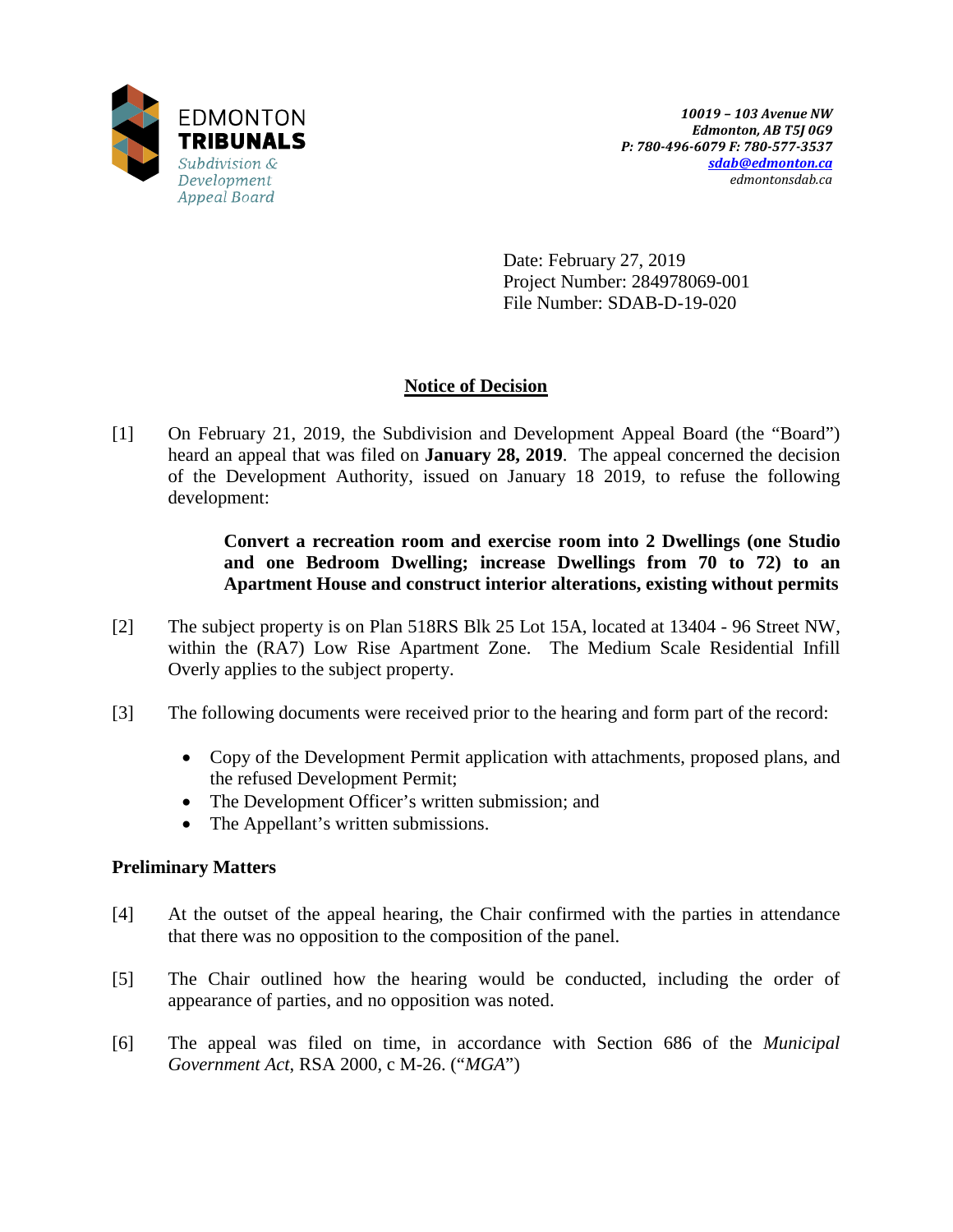# **Summary of Hearing**

- *i) Position of Mr. Barclay, representing Bennett Architects, speaking on behalf of the Appellant, Elton Construction Ltd. / Cantiva Properties ULC*
- [7] In Mr. Barclay's opinion, the Site is incorrectly zoned as an (RA7) Low Rise Apartment Zone. He explained that the reason for them seeking the permit is that they are trying to make the building comply with the regulations of the *Edmonton Zoning Bylaw.* He explained that attempts had been made, though unsuccessful, to find a previous development permit to determine if the zoning had changed at some point.
- [8] Because there is such a discrepancy in the current state of the building and the current regulations in bylaw, they were seeking to discover why there could be such a gap.
- [9] He noted that the building was approved 30 or 40 years ago.
- [10] The two units in question before the board that triggered the review of the building and subsequent denial by the Development Authority have been in existence for over 20 years.
- [11] The proposed drawings reflect the proposed amenity area in terms of satisfying the landscaping area as well as showing the two new balcony spaces.
- [12] There are sufficient parking spaces for the building.
- [13] He noted that the appeal submission explains the rationale for requesting an approval for the development.
- [14] Mr. Barclay provided the following information in response to questions by the Board:
	- a. He is unaware if the property was zoned differently in the past as they were not able to find any information.
	- b. The two units were previously used as an amenity room and exercise room prior to them being converted.
	- c. There will be no physical changes made to the building. Nothing will be moving.
	- d. He confirmed that they could not find a permit from 1968 when the building was initially built.
	- e. They will meet the amenity space requirements by installing new patios for units 6 and 7 as shown on the submitted plans. He could not confirm the size of the patios. The Board noted that the plans do have detailed measurements of the patios.
	- f. He confirmed that the building has a flat roof.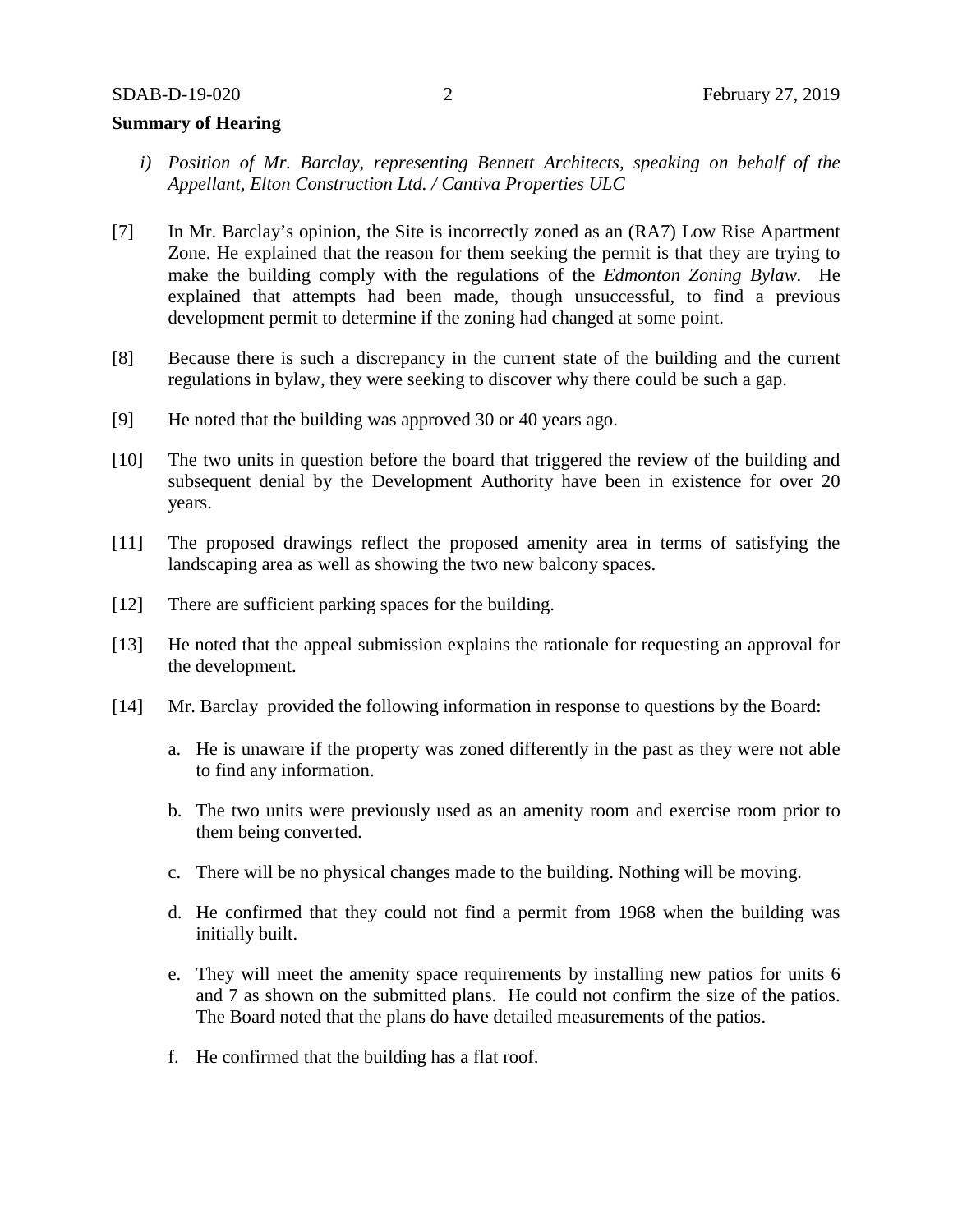- *ii) Position of the Development Officer, Ms. Bauer*
- [15] The Development Authority did not appear at the hearing and the Board relied on Ms. Bauer's written submission.

# **Decision**

- [16] The appeal is **ALLOWED** and the decision of the Development Authority is **REVOKED**. The development is **GRANTED** as applied for to the Development Authority, subject to the following **CONDITIONS**:
	- 1. The proposed development shall be completed in accordance with the submitted plans.
	- 2. PRIOR TO THE RELEASE OF DRAWINGS FOR BUILDING PERMIT REVIEW, the applicant or property owner shall pay a Development Permit Inspection Fee of \$518.00 (This can be paid by phone with a credit card - 780-442-5054).
	- 3. Landscaping shall be in accordance with the approved landscaping plan and Section 55 of the Zoning Bylaw, to the satisfaction of the Development Officer.
	- 4. Any changes to an approved Landscape Plan require the approval of the Development Officer prior to the Landscaping being installed.
	- 5. Landscaping shall be maintained in a healthy condition for a minimum of 24 months after the landscaping has been installed, to the satisfaction of the Development Officer.
	- 6. A Guaranteed Landscaping Security shall be provided to the City of Edmonton at the time of Development Permit Inspection, to the satisfaction of the Development Officer.

Notes:

Upon the first Development Permit Inspection and determination that landscape construction has been completed in compliance with the approved Landscape Plan, 20% of the approved Guaranteed Landscape Security shall be collected and retained for a period of 24 months from the date of first Development Permit Inspection.

Sites that are not completed or are not compliant with approved Landscape Plans at the first Development Permit Inspection, shall be required to submit a Security for incomplete work, up to and including the full value of the approved Guaranteed Landscape Security value.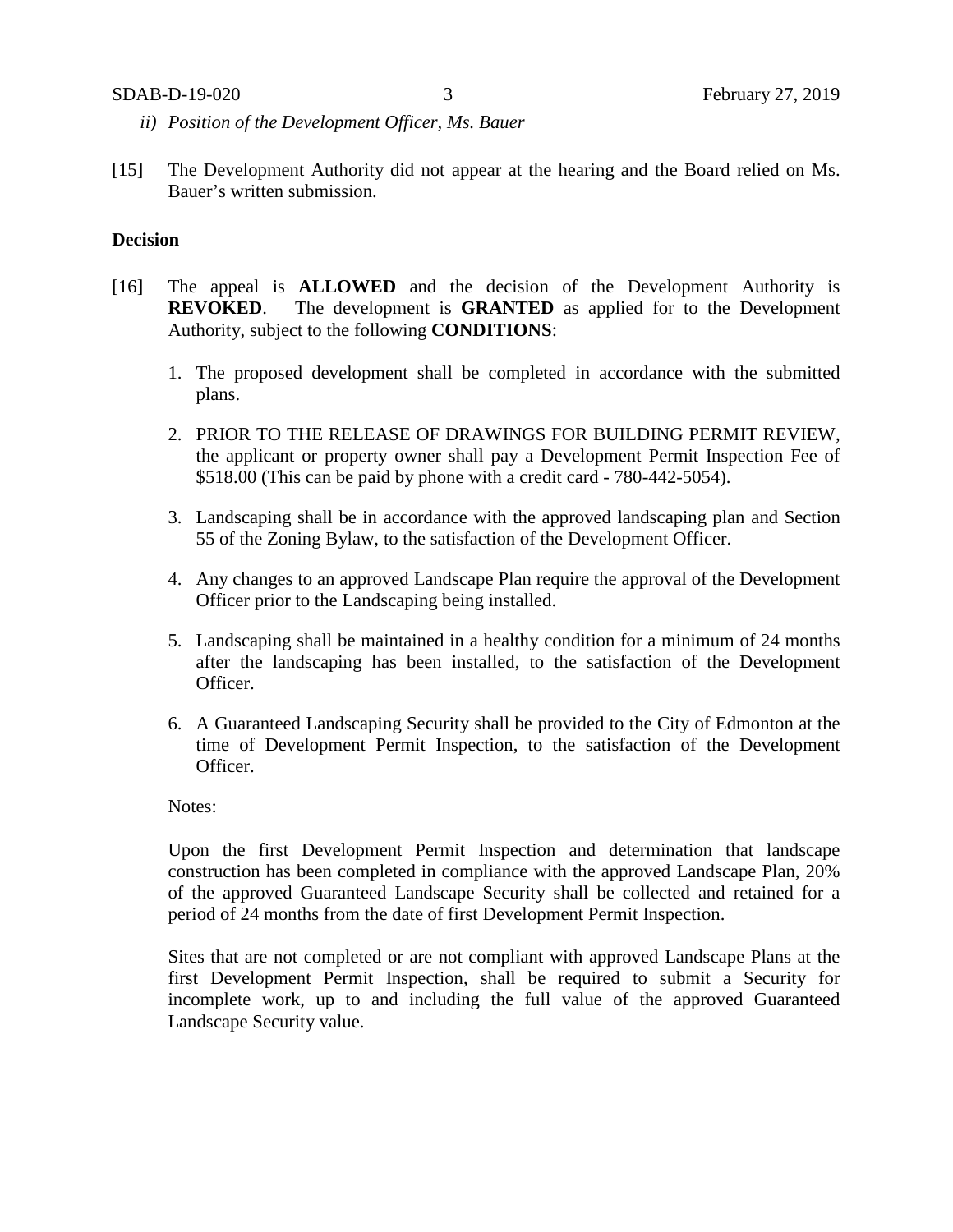7. PRIOR TO THE RELEASE OF DRAWINGS FOR BUILDING PERMIT REVIEW, the applicant or property owner shall pay a Sanitary Sewer Trunk Charge fee of \$2,372. The SSTC charge is quoted at year 2019 rate. Please contact Private Development, Drainage Services, at 780-496-5665 for further details regarding the fee. However, the final SSTC is based on the prevailing rate at the time the applicant/owner makes payment at the 2nd Floor cashiers, Sustainable Development, 10111 104 Avenue NW.

Advisements:

An approved Development Permit means that the proposed development has been reviewed against the provisions of this bylaw. It does not remove obligations to conform with other legislation, bylaws or land title instruments including, but not limited to, the Municipal Government Act, the Safety Codes Act or any caveats, restrictive covenants or easements that might be attached to the Site (Reference Section 5.2).

A Building Permit is required for any construction or change in use of a building. For a Building Permit, and prior to the Plans Examinations review, you require construction drawings and the payment of fees. Please contact the 311 Call Centre for further details.

Unless otherwise stated, all above references to section numbers refer to the authority under the Edmonton Zoning Bylaw 12800.

- [17] In granting the development the following variances to the *Edmonton Zoning Bylaw* are allowed:
	- 1. The maximum allowable Density of 140 Dwellings/ha (50 Dwellings) as per Section 210.4(2)(a) is varied to allow an excess of 22 Dwellings, thereby increasing the maximum allowed Density to 200 Dwellings/ha (72 Dwellings).

# **Reasons for Decision**

- [18] The Northgate Towers is an 11 storey Apartment Building that was constructed in 1969. No original development permit was submitted by either the Development Officer or the Appellant for the 50 year old Apartment Building.
- [19] Submitted to the Board is a set of plans dated 1962. The Board notes that those plans are endorsed with a building approval stamp that appears to be dated 1967.
- [20] Based on the evidence endorsed by the Building Section Department and the age of the building, the Board finds it is more likely than not that a Development Permit for the building, as set out in the 1962 plans, was issued.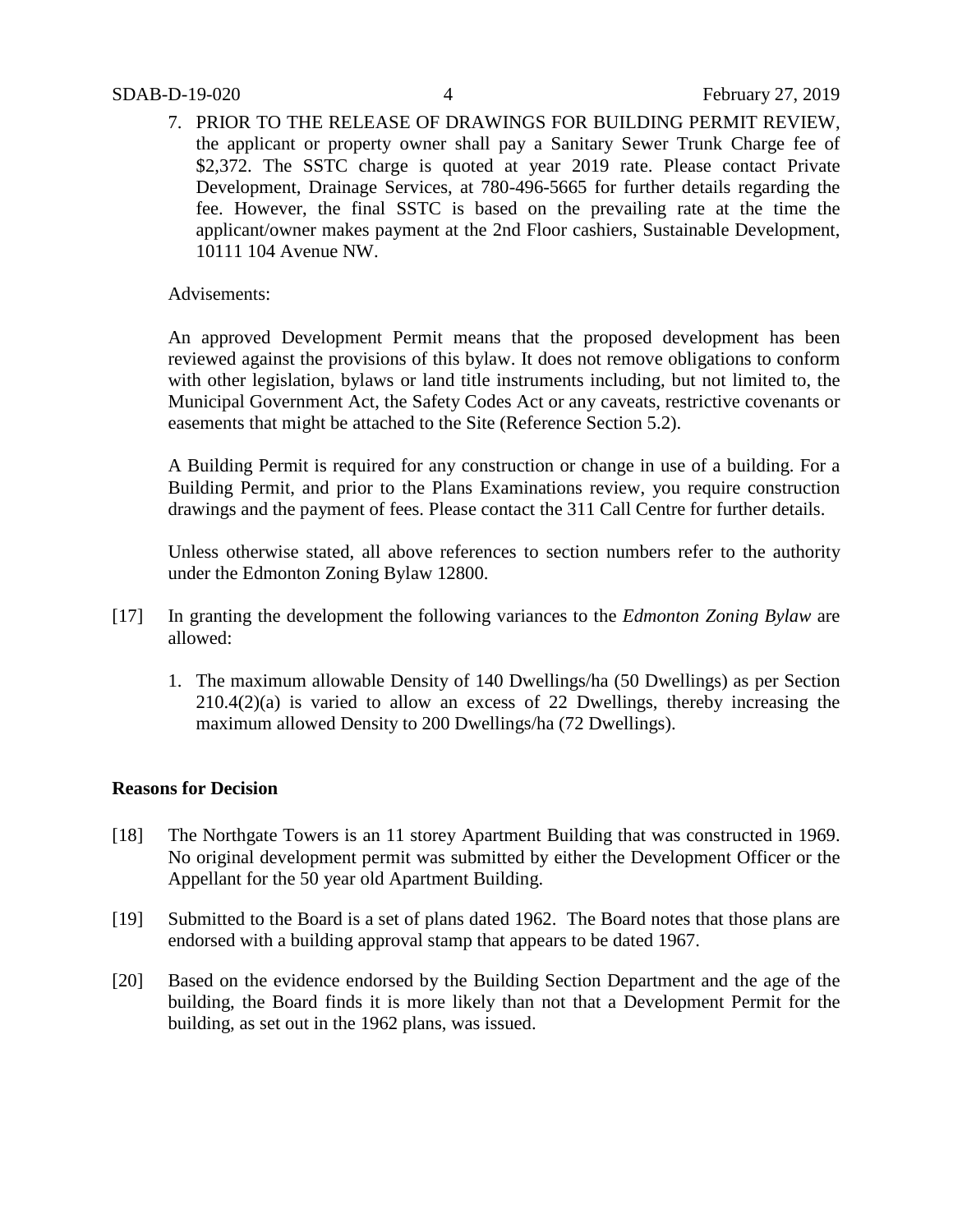- [21] The building, as set out in the plans, does not conform to the development regulations in the (RA7) Low Rise Apartment Zone. While the building does conform to the current use, namely Apartment Housing, it does not conform to the development regulations with respect to the Height, Density, and Floor Area Ratio.
- [22] This matter comes before the Board because the Development Officer has determined that two of the rooms on the first floor of the building in the 1962 plans were converted from a recreation room and an exercise room into two (2) dwellings at some time between now and then.
- [23] This increases the number of dwellings from 70 as outlined in the 1962 plans to 72 dwellings. The two (2) dwellings have existed for an undetermined time but for at least the last 20 years.
- [24] The Appellant submits this is a non-conforming building and the Board agrees with that submission.
- [25] Section 643(5) of the *Municipal Government Act ("MGA")* stipulates the type of alterations to a building that remove a non-conforming status:

A non-conforming building may continue to be used but the building may not be enlarged, added to, rebuilt or structurally altered except (a) to make it a conforming building, (b) for routine maintenance of the building, if the development authority considers it necessary, or (c) in accordance with a land use bylaw that provides minor variance powers to the development authority for the purposes of this section.

- [26] The Board notes based on the evidence before it that the subject building is not being enlarged, added to, or rebuilt.
- [27] The present issue before the board is whether the building is being "structurally altered" by the current proposal. The term "structurally" is not defined in the *MGA*. The Board, therefore, interprets the phrase "structurally altered" to mean something that is altering the basic engineered structure of the building and not something as minor as altering an exercise room to a studio dwelling or a recreational room to a one bedroom apartment. Those are not structural alterations.
- [28] The change requested in the current development permit does not cause the building to lose its non-conforming status under Section 643 of the *MGA*, and therefore, the Board will consider whether or not to grant the development permit as requested.
- [29] From that finding, the Board notes that the proposed development does not alter height or Floor Area Ratio. Accordingly, the only variance required relates to the change in Density because of an increase from 70 to 72 Dwelling Units.
- [30] One concern with the application is the potential loss of public amenity space by altering the recreation room and exercise room to private Dwellings.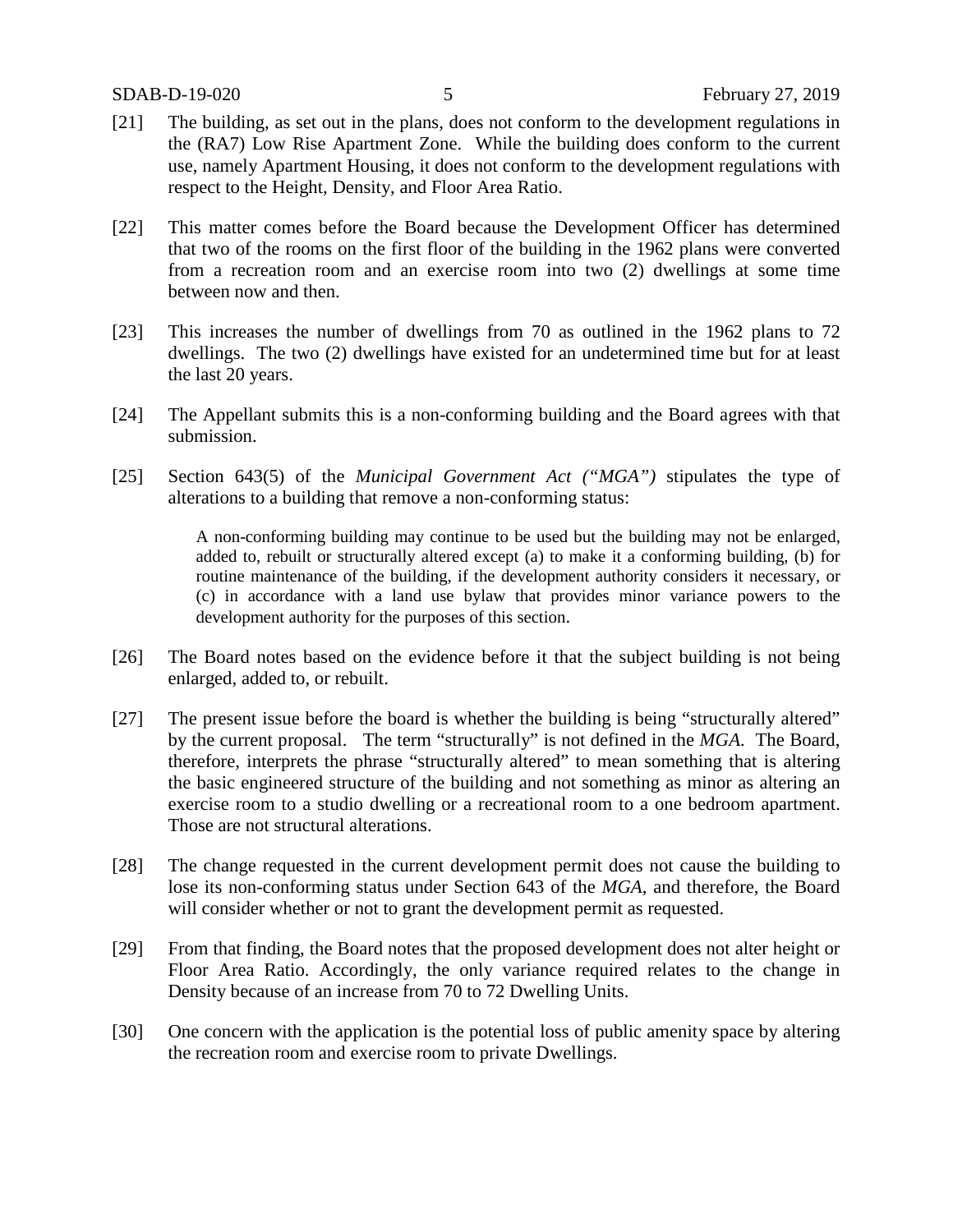- [31] The Board finds that any impact on Amenity Space occasioned by the proposed development is ameliorated by additional outdoor patios for the dwellings.
- [32] The Board notes that the submitted plans, which must be adhered to as a condition for the permit being granted by the Board, will increase the external public amenity space available to the residents of the entire building.
- [33] For that reason, the development permit only requires a variance to the required Density, which will be granted.
- [34] The building has existed for at least 20 years or longer in its current state.
- [35] No letters were received in opposition to the proposed development and no one appeared in opposition at the hearing.
- [36] Based on the above, it is the opinion of the Board that the proposed development will not unduly interfere with the amenities of the neighbourhood, nor materially interfere with or affect the use, enjoyment or value of neighbouring parcels of land.

Mr. I. Wachowicz, Chair Subdivision and Development Appeal Board

Board Members in Attendance: Mr. M. Young; Mr. A Peterson; Mr. L. Pratt; Ms. D. Kronewitt Martin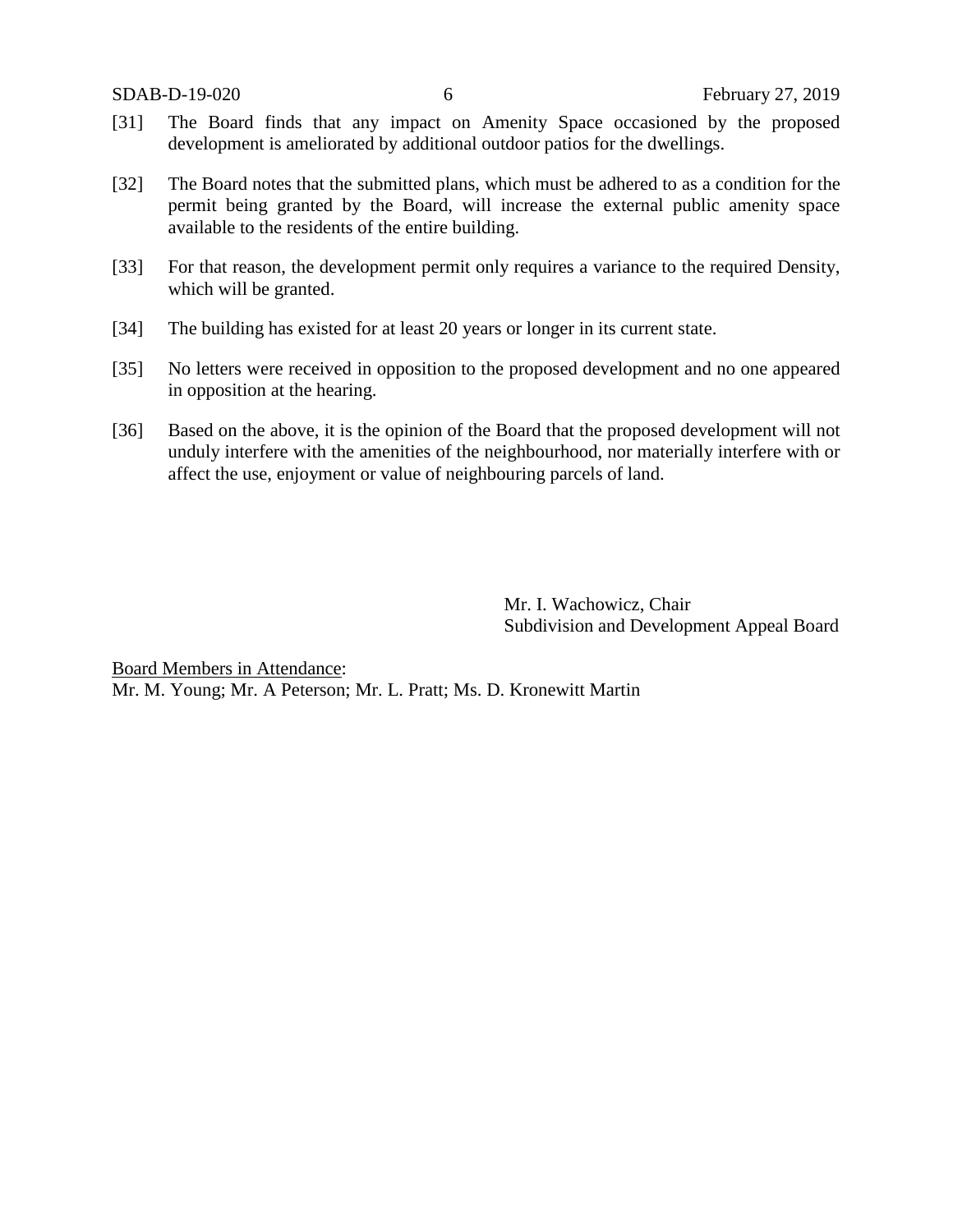# **Important Information for the Applicant/Appellant**

- 1. This is not a Building Permit. A Building Permit must be obtained separately from Development & Zoning Services, located on the 2nd Floor, Edmonton Tower, 10111 – 104 Avenue NW, Edmonton, AB T5J 0J4.
- 2. Obtaining a Development Permit does not relieve you from complying with:
	- a) the requirements of the *Edmonton Zoning Bylaw*, insofar as those requirements have not been relaxed or varied by a decision of the Subdivision and Development Appeal Board,
	- b) the requirements of the *Alberta Safety Codes Act*,
	- c) the *Alberta Regulation 204/207 – Safety Codes Act – Permit Regulation*,
	- d) the requirements of any other appropriate federal, provincial or municipal legislation,
	- e) the conditions of any caveat, covenant, easement or other instrument affecting a building or land.
- 3. When an application for a Development Permit has been approved by the Subdivision and Development Appeal Board, it shall not be valid unless and until any conditions of approval, save those of a continuing nature, have been fulfilled.
- 4. A Development Permit will expire in accordance to the provisions of Section 22 of the *Edmonton Zoning Bylaw, Bylaw 12800*, as amended.
- 5. This decision may be appealed to the Alberta Court of Appeal on a question of law or jurisdiction under Section 688 of the *Municipal Government Act*, RSA 2000, c M-26. If the Subdivision and Development Appeal Board is served with notice of an application for leave to appeal its decision, such notice shall operate to suspend the Development Permit.
- 6. When a decision on a Development Permit application has been rendered by the Subdivision and Development Appeal Board, the enforcement of that decision is carried out by Development & Zoning Services, located on the 2nd Floor, Edmonton Tower, 10111 – 104 Avenue NW, Edmonton, AB T5J 0J4.

*NOTE: The City of Edmonton does not conduct independent environmental checks of land within the City. If you are concerned about the stability of this property for any purpose, you should conduct your own tests and reviews. The City of Edmonton, when issuing a development permit, makes no representations and offers no warranties as to the suitability of the property for any purpose or as to the presence or absence of any environmental contaminants on the property.*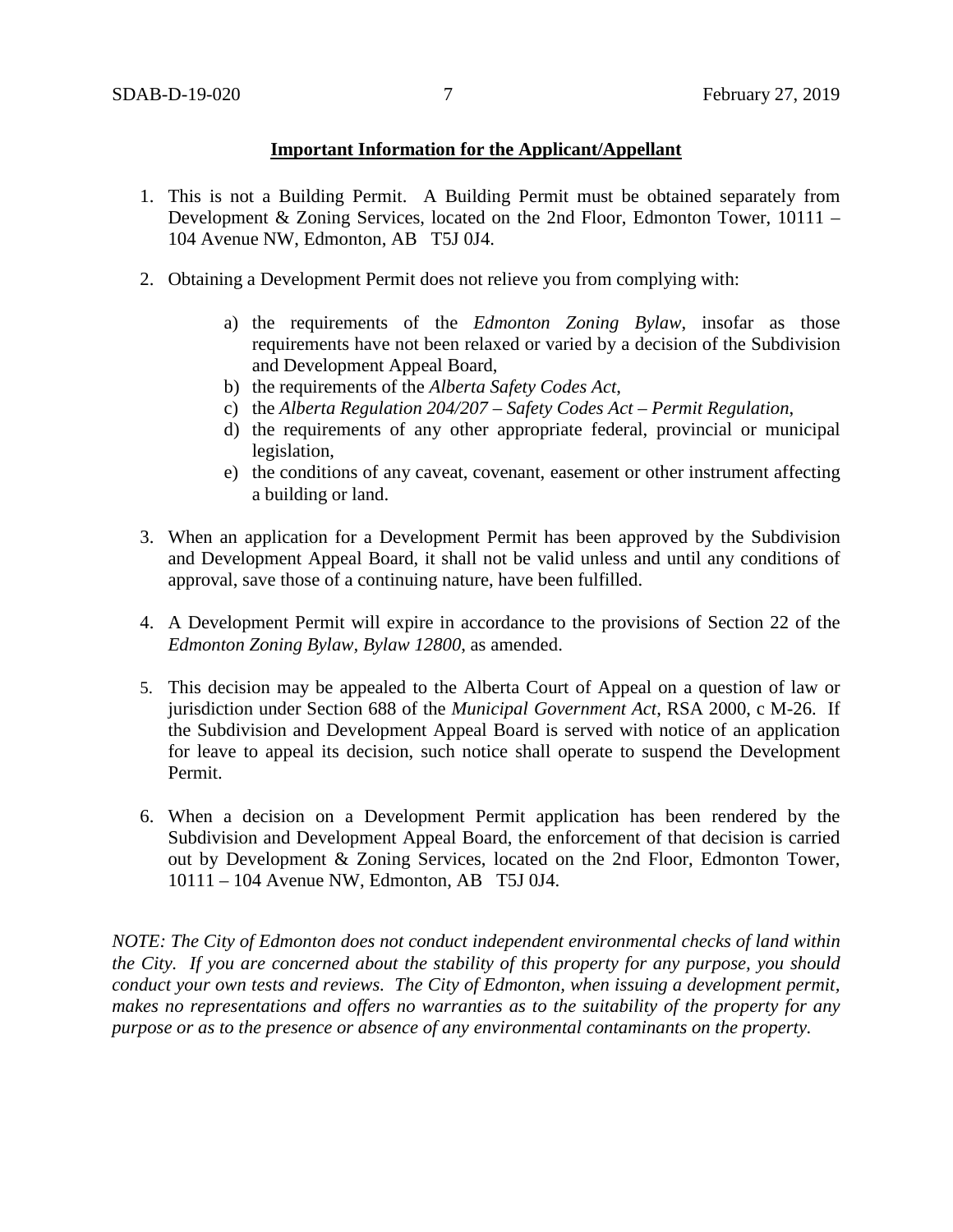

Date: February 27, 2019 Project Number: 295205432-001 File Number: SDAB-D-19-021

# **Notice of Decision**

[1] On February 21, 2019, the Subdivision and Development Appeal Board (the "Board") heard an appeal that was filed on **January 28, 2019**. The appeal concerned the decision of the Development Authority, issued on January 28, 2019, to refuse the following development:

# **Construct a Single Detached House with rear attached Garage, Basement development (NOT to be used as an additional Dwelling), solar photovoltaic system, uncovered deck and veranda**

- [2] The subject property is on Plan 5887HW Blk 4 Lot 20, located at 10611 146 Street NW, within the (RF1) Single Detached Residential Zone. The Mature Neighbourhood Overlay applies to the subject property.
- [3] The following documents were received prior to the hearing and form part of the record:
	- Copy of the Development Permit application with attachments, proposed plans, and the refused Development Permit;
	- The Development Officer's written submission;
	- The Appellant's written submissions; and
	- Two Online responses in support of the proposed development.
- [4] The following exhibits were presented during the hearing and form part of the record:
	- Exhibit A PowerPoint Presentation
	- Exhibit B Speaking notes submitted by the Appellant

# **Preliminary Matters**

[5] At the outset of the appeal hearing, the Chair confirmed with the parties in attendance that there was no opposition to the composition of the panel.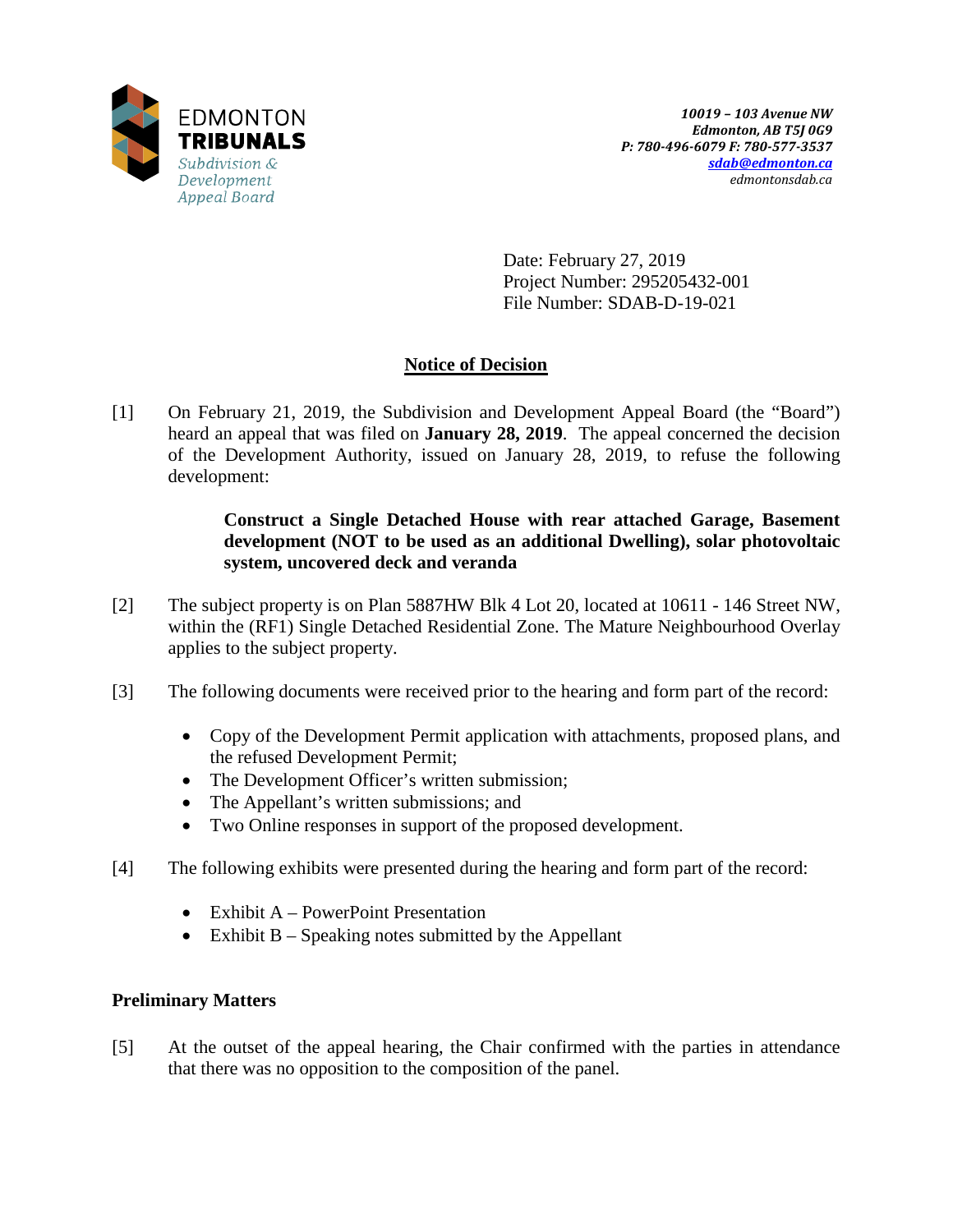- [6] The Chair outlined how the hearing would be conducted, including the order of appearance of parties, and no opposition was noted.
- [7] The appeal was filed on time, in accordance with Section 686 of the *Municipal Government Act*, RSA 2000, c M-26.*("MGA")*

#### **Summary of Hearing**

- *i) Position of the Appellants, Mr. and Mrs. Wong:*
- [8] Mr. and Mrs. Wong explained that they have lived in Grovenor since 2010, along 148 Street and 106 Avenue and enjoy the feeling of community and their neighbours.
- [9] They appreciate the community's history conveyed through the original owners who still reside in the community today. They look forward to the future by preserving the community's ability to accommodate the needs of all types of residents from the very young to the elderly.
- [10] They noted that some of their elderly neighbours have been forced out of their homes that were purchased in the 1950s due to mobility issues as a result of too many steps to manage or slippery walkways to their garages.
- [11] The Appellants want to stay in Grovenor for the long term and want their aging parents to live with them when their mobility becomes a challenging factor in their quality of life.
- [12] The proposed development is located two streets over on 146 Street and 106 Avenue from where the Appellant's currently reside and requires a variance for a rear attached garage and the rear setback.
- [13] The Appellants believed that the rear attached garage will provide safety in the winter months as well as convenience and opportunities to enjoy life in Grovenor well into the future. It will also allow them the ability to be the primary caregivers for their aging parents.
- [14] With this in mind, the bungalow has been designed so that there are no steps between the garage and the living spaces on the main floor. This will provide the ability of their parents to live with them when they can no longer live independently and in the meantime provide a senior friendly home when they come to visit.
- [15] The proposed bungalow has been designed to include features of Inclusive Design including a rear attached garage to protect from the elements (icy walks); a ramp from the garage to the house (for a non-step entry) from an attached garage; one-storey design with bedrooms and living areas all on the same floor; main floor bathrooms with reinforced walls for the purpose of installing grab bars; main floor laundry with front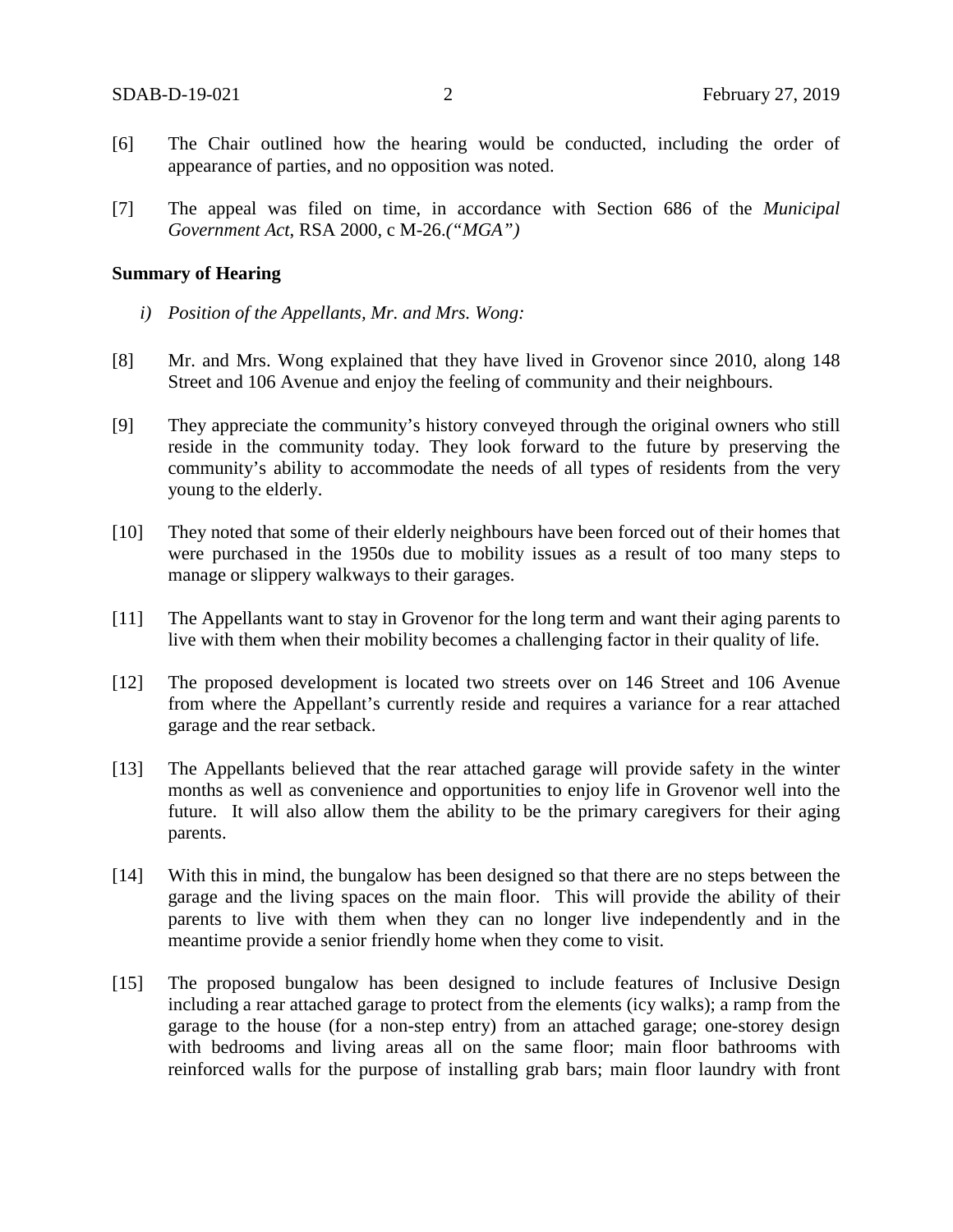loading appliances and a stairwell that is 1.65 metres wide with no landing to the basement and a free and clear straight run to accommodate a wheelchair lift.

- [16] Even though variances are required for the proposed rear attached garage and rear setback, the proposed development has nearby precedents, does not limit the usable space and the substantial permeable surface is in keeping with the character of the neighbourhood.
- [17] A map was referenced to illustrate the location of a number of rear attached garages in the area and surrounding mature neighbourhoods. It was acknowledged that there are no attached rear garages on their block but there is one located 162 metres away on 145 Street. It was, therefore, their opinion that the proposed attached garage is not out of character for this neighbourhood or surrounding mature neighbourhoods.
- [18] A photograph of the street was referenced to illustrate that currently all of the houses on the street are bungalows. Therefore, the proposed single-storey house is very much in keeping with the existing streetscape and will not unduly interfere with the amenities of the neighbourhood.
- [19] The landscaping plan was referenced to illustrate that usable amenity space has been included in both the front and back yards. The back yard space has been maximized by siting the house as much to the side of the lot as possible. A sitting area is proposed in the front yard as well as a rear deck, garden space and there will be plenty of vegetation. This is in keeping with surrounding properties and exceeds the landscaping requirements of Section 55.2 of the *Edmonton Zoning Bylaw*.
- [20] The proposed hardscape is in keeping with the range of coverage on neighbouring properties. The driveway is 71.85 square metres and not 82.09 square metres as noted in the Development Officer's written submission. This discrepancy resulted from a miscalculation in the Plot Plan that included a portion of the lane. The lane portion has been excluded in the revision.
- [21] The proposed driveway covers less area than is permitted for an Accessory building (71.85 square metres or 10.8 percent) and is consistent with the size of driveways on surrounding properties, including the property across the lane to the east and the property to the south.
- [22] Vegetation will be included along the side of the driveway to improve the aesthetics. The lot is 50 feet wide and, therefore, the proposed two-car garage with standard driveway width will not have the appearance of a "parking lot" and is in keeping with the character of the neighbourhood. The proposed garage is the same size as the current existing detached garage.
- [23] They worked with a 3D modeler who used the SketchUp program to model the property and that of their neighbours as well as prepare a sun shadow study. The structures were modelled using their plot plan and RPR, as well as information about their neighbour's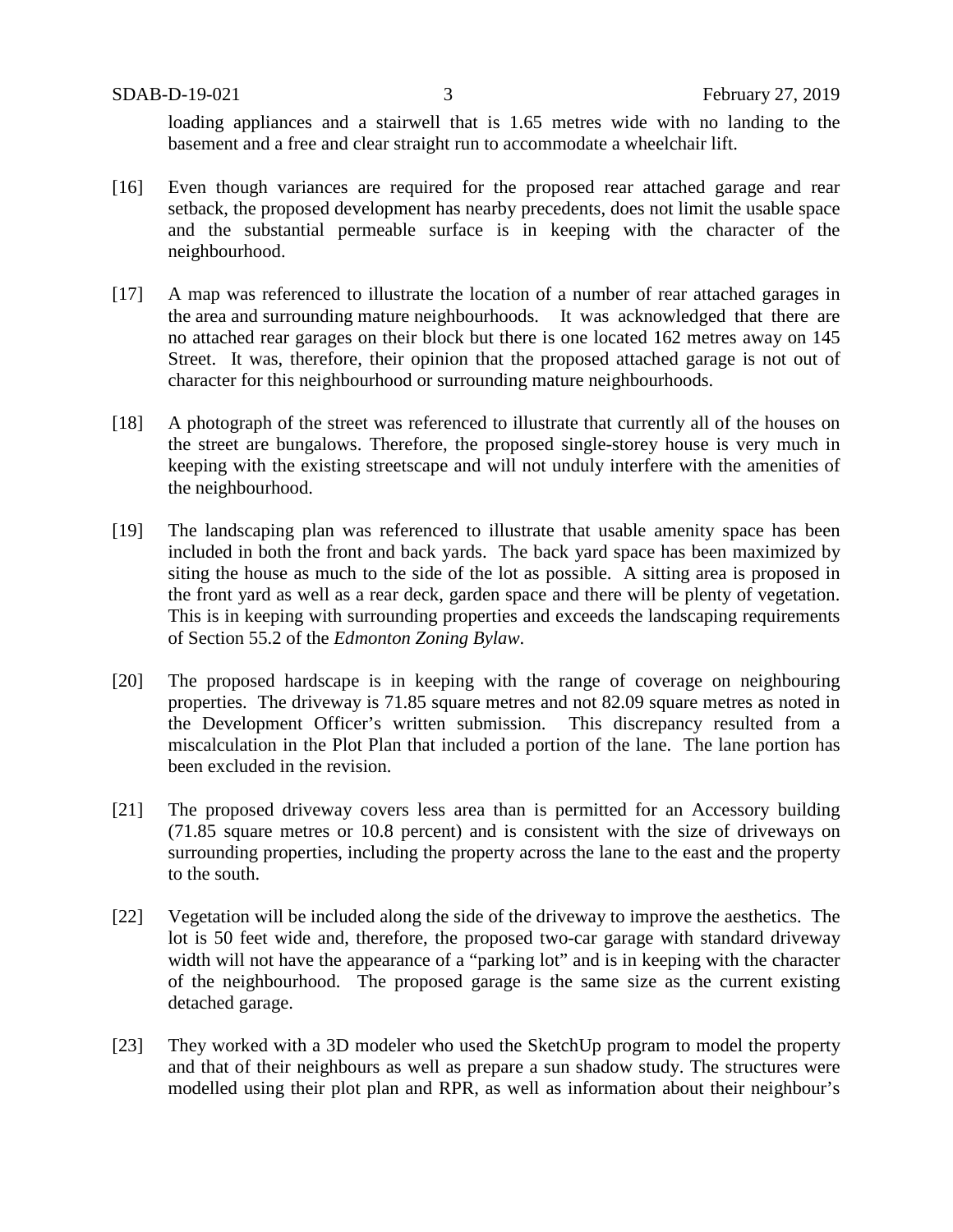properties. The dimensions used to determine the coverage areas of the north and south neighbours' houses were measured using the Google Maps distance tool. These areas were verified against real estate reports of the houses' square footage to confirm accuracy. Once accuracy was confirmed, the Google Maps distance tool was used to measure the dimensions of the remaining structures and driveways on the north, south, and east neighbours' lots, from which coverage areas were calculated.

- [24] The landscape plan demonstrates that the amount of impermeable surface is 58.3 percent which is well within the 70 percent allowable site coverage. Therefore, the proposed development with a rear attached garage does not materially interfere with or affect the use, enjoyment or value of neighbouring parcels of land.
- [25] Even though not required, a sun study was conducted to compare the shadow effect of a rear attached garage versus a detached garage. The sun study was undertaken to reflect the sun and shadow effect of the Spring Equinox, Summer Solstice, Autumn Equinox, and Winter Solstice. A 3D modeler geolocated the properties using SketchUp's built in feature and confirmed the correct location and orientation, which are part of the geolocation functionality. For every hour on the hour between sunrise and sunset, the modeler captured the simulated shadows cast from our property when the garage is attached, compared to when it is detached.
- [26] The Study found that the only times an attached garage added shadow onto our northern neighbour's back yard is during the Spring and Fall between 12:00 and 3:00 p.m. There is no shadow impact in the summer and there is some shadow introduced during the winter between 12:00 p.m. and 1:00 p.m.
- [27] The total massing effect on the north side of the proposed development where the rear attached garage is located is approximately 984.24 square feet. Because the house is a bungalow, the massing effect is less than most two-storey houses with detached garages. It was their opinion that the design has mitigated the concerns regarding rear attached garages in mature neighbourhoods while it provides increased accessibility, convenience and safety.
- [28] They believed they have completed their due diligence by consulting the neighbours and community league and have the support of the directly affected neighbours as well as the majority of those in the 60 metre radius that they were able to contact. Of those that were reached, all were in support of the proposed plans.
- [29] Prior to submitting the permit application in October of 2018, they talked to as many neighbours as possible in the area to show the house plans, plot plan and also provided a letter summarizing the plans with contact information should they have any concerns. A copy of this letter was left with neighbours and 12 signatures we received. Many were pleased that a single family bungalow was proposed and no concerns were expressed about the proposed rear attached garage.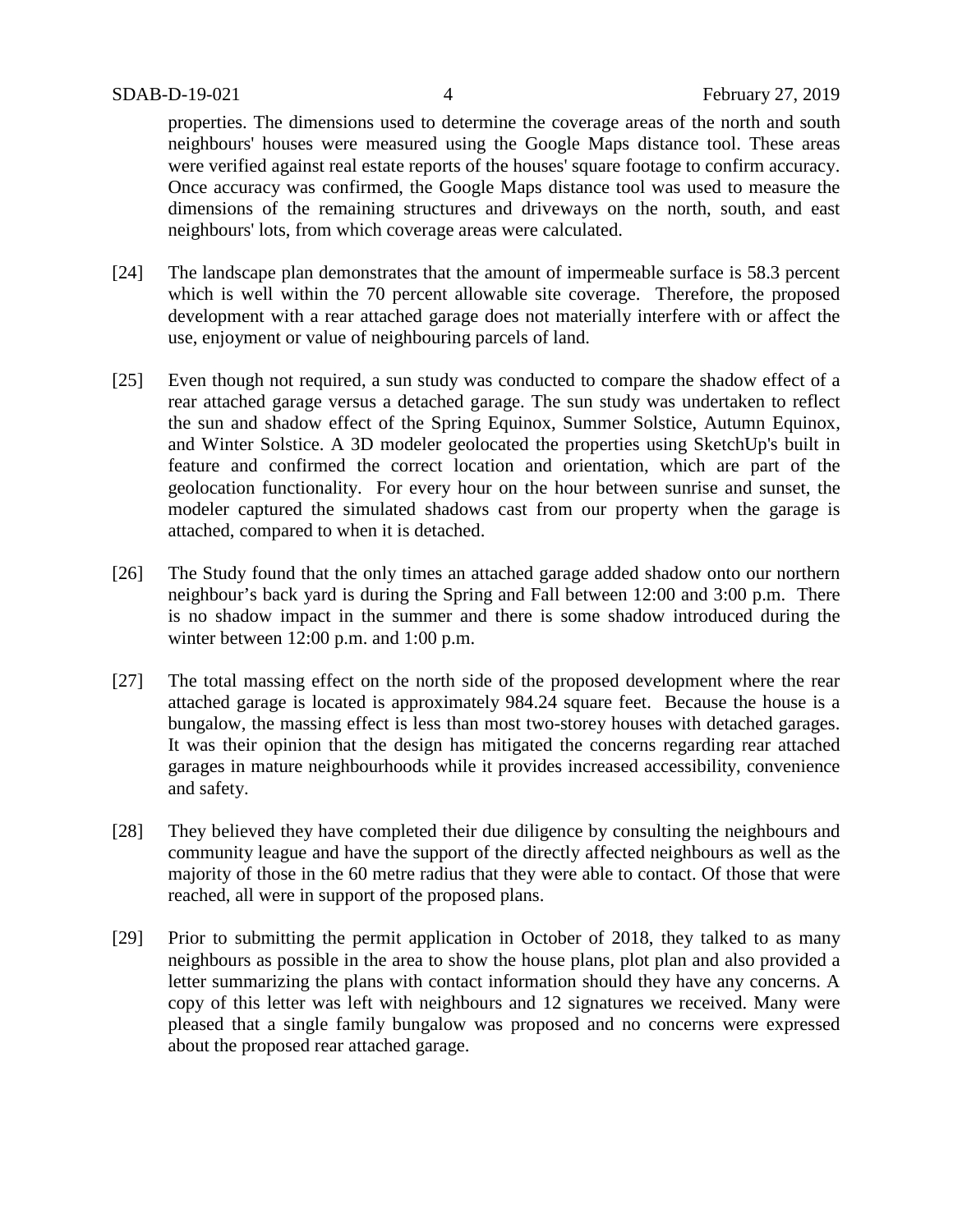- [30] An email was sent to the community league vice president on September 13, 2018 (note: the President role is currently vacant for the Grovenor community league) and again on January 28, 2019, who discussed the plans at the community league board meeting on February 5, 2019 and no concerns were expressed from the community league board.
- [31] After the refusal of the permit, the Appellants continued to canvas the neighbours, particularly the ones that could not be reached during the initial consultation and two more letters were received.
- [32] Because of the variance required for the rear attached garage and the rear setback, the appeal was discussed with the most directly affected neighbours to the north, south and east who all provided their support.
- [33] The proposed development is a positive addition to the revitalization of Grovenor and the proposed bungalow with an attached garage allows the development of a new house that is senior friendly with the inclusion of accessibility features.
- [34] If the Board grants the required variances, the Appellants noted that they will fully comply with the conditions recommended by the Development Officer as well as any further conditions felt appropriate by the Board.
- [35] The Appellants noted that the impermeable material proposed is well within the allowable maximum of 70 percent of the total lot area.
- [36] A frosted glass treatment will be used on windows as required on the side elevation(s) to minimize overlook into adjacent properties and it is not the Appellants intention to develop the basement into an additional dwelling or secondary suite.
- [37] The proposed development respects the neighbourhood while improving the livability of a new house that will allow the Appellants to be part of the Grovenor community for many years to come.
- [38] In response to a question, Mr. Wong advised that a Plot Plan dated February 6, 2019 was submitted to address the discrepancy in the size of the driveway that resulted from the inclusion of a portion of the lane on City property on the original Plot Plan. It is noted by a red circle to the bottom right of the document.
	- *ii) Position of the Development Officer, Ms. Bauer:*
- [39] The Development Officer did not attend the hearing and the Board relied on Ms. Bauer's written submission.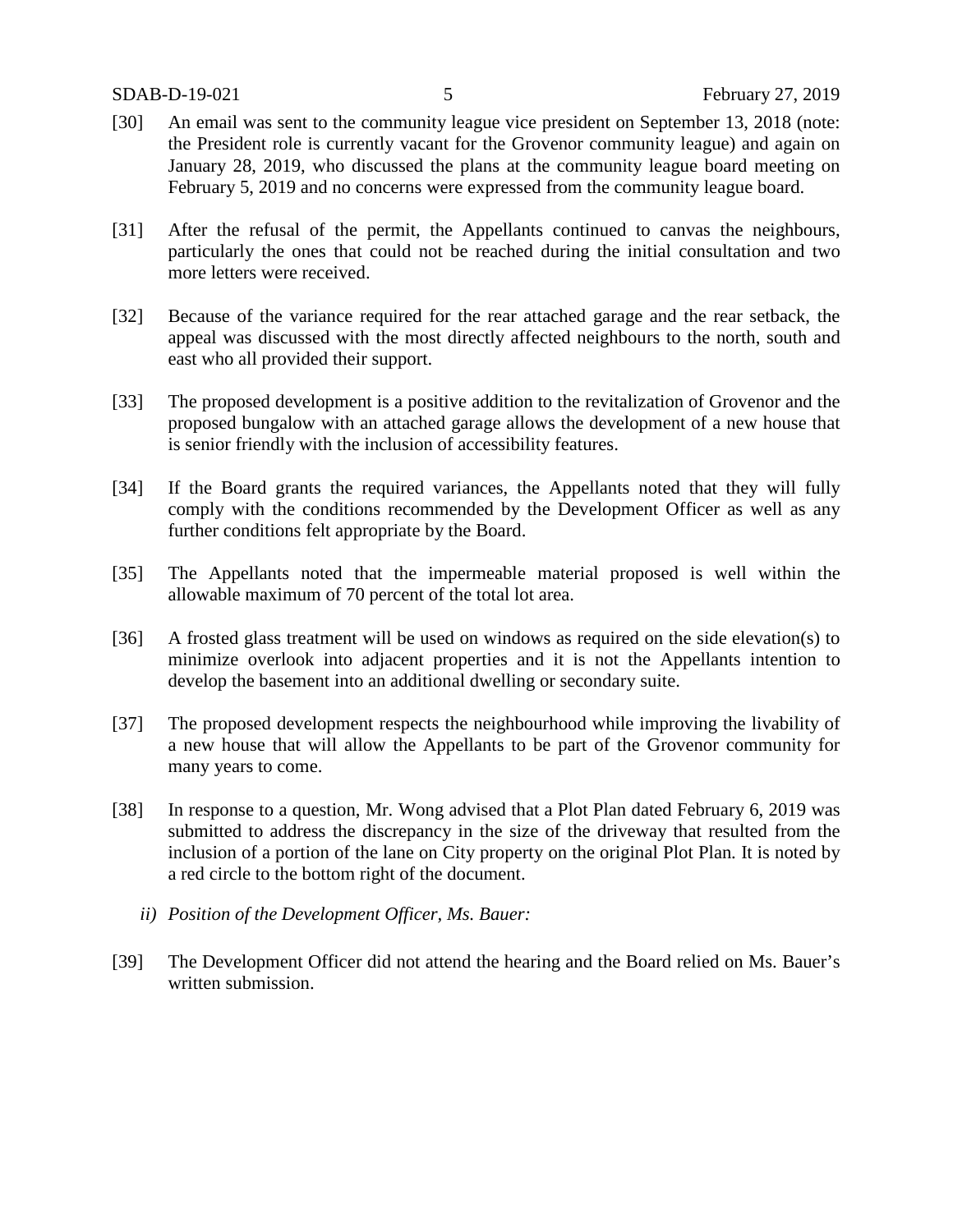### **Decision**

- [40] That the appeal be **ALLOWED** and the decision of the Development Authority **REVOKED**. The development is **GRANTED** as applied for to the Development Authority subject to the following **CONDITIONS**:
	- 1. A Landscape Plan shall be submitted as per Section 55 of the Zoning Bylaw and to the satisfaction of the Development Officer. The maximum amount of Impermeable Material shall be less than 70% of total Lot area;
	- 2. The development shall be constructed in accordance with the stamped and approved Drawings;
	- 3. Prior to any demolition or construction activity, the applicant must post on-site a development permit notification sign (Section 20.6(2));
	- 4. Frosted or opaque glass treatment shall be used on windows as required on the side elevation(s) to minimize overlook into adjacent properties (Reference Section  $814.3(8)(c)$ ;
	- 5. The proposed Basement developments shall NOT be used as additional Dwellings. A Secondary Suite shall require a new development permit application;
	- 6. Rear deck shall be less than 1.0 metre high;
	- 7. Any future deck enclosure or cover requires a separate development and building permit approval;
	- 8. The applicant is advised that there may be complications in obtaining a Development Permit for a future development because of Site Coverage.

Advisements:

- 9. Lot grades must match the Edmonton Drainage Bylaw 18093 and/or comply with the Engineered approved lot grading plans for the area. Contact Lot Grading at 780-496- 5576 or lot.grading@edmonton.ca for lot grading inspection inquiries.
- 10. Unless otherwise stated, all above references to "section numbers" refer to the authority under the Edmonton Zoning Bylaw 12800.
- 11. An approved Development Permit means that the proposed development has been reviewed against the provisions of this bylaw. It does not remove obligations to conform to other legislation, bylaws or land title instruments including, but not limited to, the Municipal Government Act, the Safety Codes Act or any caveats, restrictive covenants or easements that might be attached to the Site.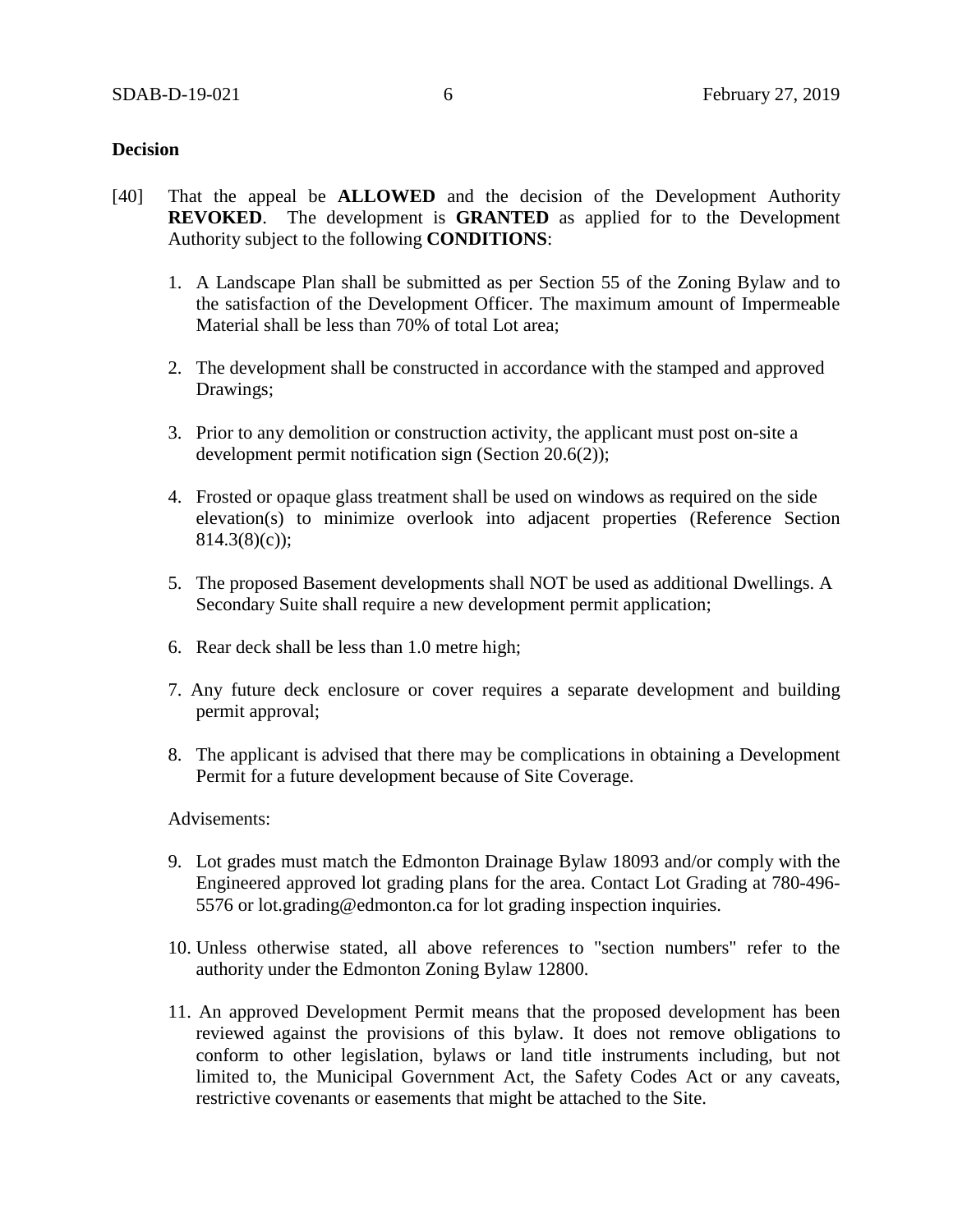- 12. A Building Permit is required for any construction or change in use of a building. Please contact the 311 Call Centre for further information.
- [41] In granting the development, the following variances to the *Edmonton Zoning Bylaw* are allowed:
	- 1. The minimum Rear Setback as per Section 814.3(4) is varied to allow a deficiency of 7.6 metres, thereby decreasing the minimum required to 9.8 metres (23 percent of site depth) instead of 17.4 metres (40 percent of site depth).
	- 2. The requirements of Section 814.3(19) are waived to allow a rear attached Garage at this location.

## **Reasons for Decision**

- [42] Single Detached Housing is a Permitted Use in the (RF1) Single Detached Residential Zone, pursuant to Section 110.2(7) of the *Edmonton Zoning Bylaw (the "Bylaw")*.
- [43] The Board has granted two variances to the Mature Neighbourhood Overlay, Section 814 of the *Bylaw,* to allow an attached rear garage at this location and a deficiency in the minimum required rear setback*,* for the following reasons:
	- a) The proposed single detached house is a single storey bungalow which is not only in keeping with the character of the neighbourhood but is also less intensive than a twostorey house that would be permitted at this location. As a bungalow, this significantly reduces the massing impact of the entire structure.
	- b) Based on a review of the evidence provided, the attached garage will not significantly decrease the amount of amenity space provided in either the front or rear yards and the Site will be landscaped to comply with the requirements of Section 55 of the *Edmonton Zoning Bylaw*.
	- c) Based on a review of the proposed plans, the massing effect of the proposed attached garage will be mitigated because the side elevation of the garage is lower than the height of the principal dwelling which articulates the roof line and further reduces any massing impacts.
	- d) A Sun Shadow Study was prepared by the Appellants and demonstrates that the proposed attached garage will not significantly impact the most affected property to the north. Attaching the garage to the principal dwelling moves it forward on the lot. The Board acknowledges that the Sun Study determined that the overall sunlight penetration of the lot to the north will actually increase with this development.
	- e) The Appellant demonstrated through a Sight Line Study that the sight lines to other properties will not be significantly affected by the proposed development and the Board agrees with that finding.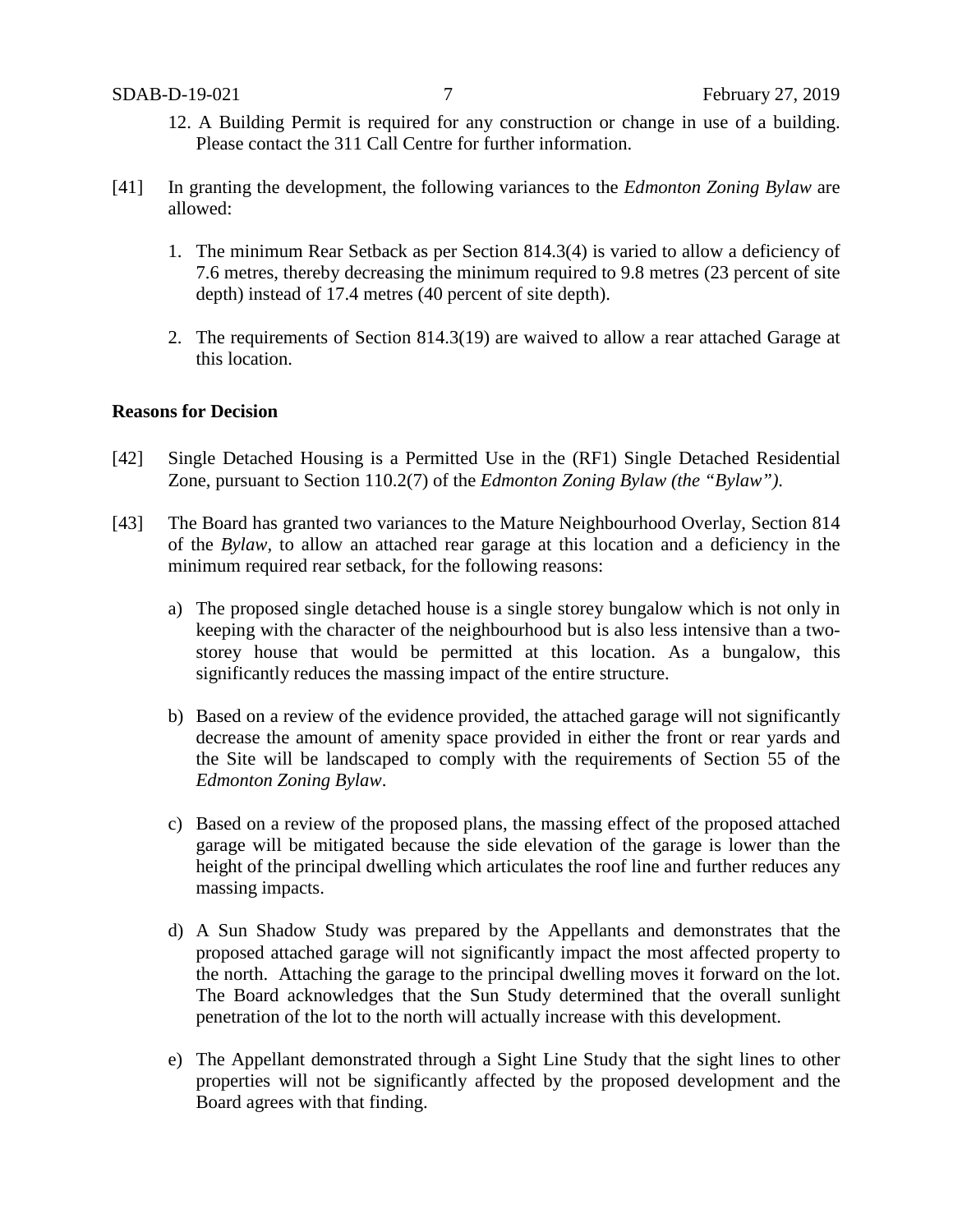- f) The proposed attached garage is located at the rear of the lot, behind the principal dwelling and is not visible from the front street. Therefore, the Board finds that the attached garage will not impact the existing streetscape.
- g) The Appellants conducted an extensive neighbourhood consultation which did not reveal any opposition to the proposed development. Most importantly, this consultation identified overwhelming support from neighbours who reside within the 60 metre notification area including the most affected property owners who reside north, south and east of the subject site.
- [44] Based on the above, the Board finds that granting the required variances will not unduly interfere with the amenities of the neighbourhood nor materially interfere with or affect the use, enjoyment or value of neighbouring parcels of land.

Mr. I. Wachowicz, Chair Subdivision and Development Appeal Board

Board Members in Attendance: Mr. M. Young; Mr. A. Peterson; Mr. L. Pratt; Ms. D. Kronewitt Martin